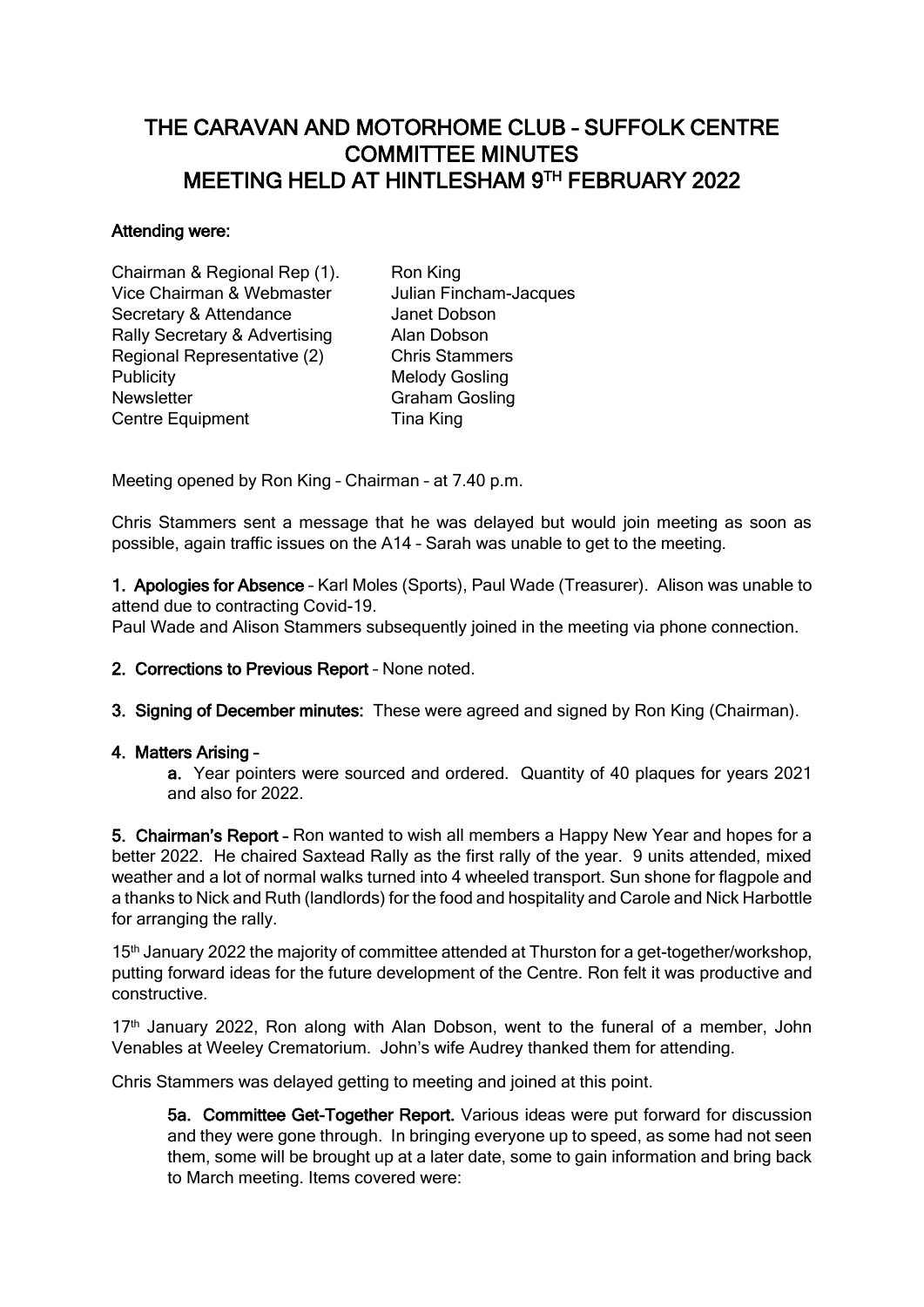- Suffolk Centre constitution Details of when and how formed are in the handbook. The Club holds no paperwork on the Centre formation.
- Centre Accounts Paul had gone through this at the meeting for those present
- Sports Officer Karl had ideas, not at meeting so to follow up at a later meeting
- Newsletter and photographs permission must be given for the under 18's. There is information in Guide to Centres, to be in the next handbook.
- Centre leaflet (updating) To be followed up by Melody
- Rally Marshals information is provided on running a rally.
- Committee meetings to look at meeting in person less regularly and use such as Zoom
- New members this wasn't discussed. Janet can provide details on what is sent and when on new members joining.
- Treasurer and Secretary cover and hand overs. Need for Treasurer from AGM 2022 most important.
- On-line booking for rallies Julian to enquire with website developers on cost. Need to involve rally marshals, how to handle this.
- Format of Centre minutes to avoid lengthy meetings reports to be given to Secretary to make up draft minutes, circulate before the meeting, Janet to trial from the March meeting.

At this point Tina King gave apologies and left the meeting.

Those points not answered to be on the Agenda for March.

6. Vice Chairman's Report – Julian had nothing to report.

### 7. Other Rally Reports – None.

#### 8. Treasurers Report –

As Paul was unable to attend the meeting, he sent in the completed accounts for 2021 for committee approval. These were accepted by committee and Ron passed on his thanks to Paul for his work in getting them ready.

#### 9. Secretary Report

9.1. Membership - Janet reported that membership as at Friday  $31<sup>st</sup>$  December 2021 was 1,480. November renewals that went void totalled 17 and outstanding still for December 2021 were 54.

At Friday 4th February membership was 1523, and December members that went void totalled 26. Members with January renewals still to renew is 57.

#### 9.2. Correspondence as received:

a. Email from Club 22<sup>nd</sup> December 2021. Update on Covid restrictions across UK following recent changes.

**b. Email from Club 4<sup>th</sup> January 2022.** Information that the long rally form

normally emailed to Governance for Long/Holiday rallies (over 5 days/120 hours), from 1<sup>st</sup> January 2022 will no longer be accepted by email but only the online form now available.

c. Email from Post Office  $11<sup>th</sup>$  January 2022. For our use of the Drop and Go system we were awarded a £10 voucher to add to our account.

d. Email from Club 11<sup>th</sup> January 2022. 2022 Rally Supplement now available. Copy sent to Centre (added to Facebook Group) and a link to the Club website. Overseas rally information still awaited from Alan Rogers; this will be added when available.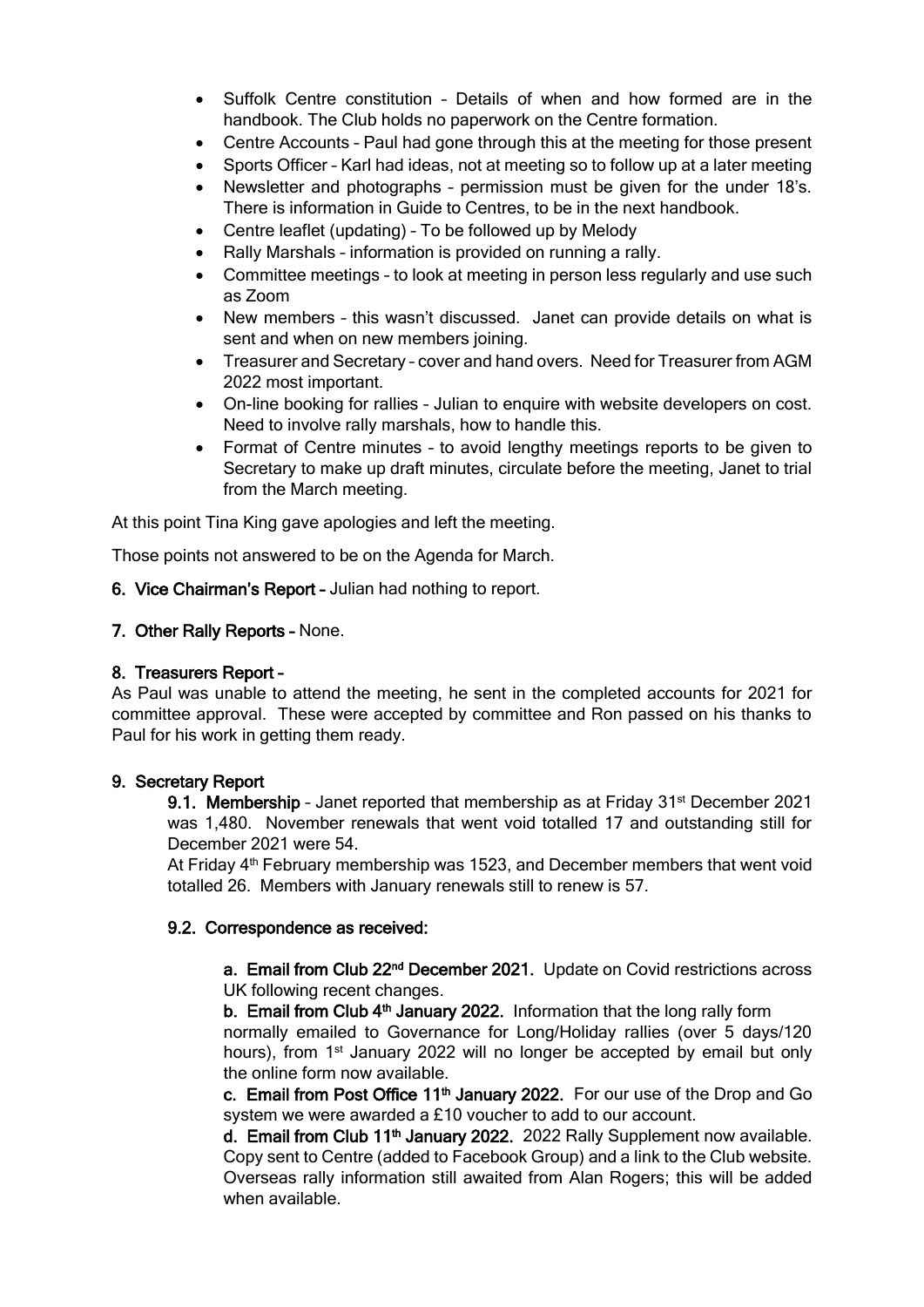e. Email from Club. Request for an electronic form to be completed giving details of all electrical equipment held by the Centre that is used on rallies for members - i.e., urns etc. To be completed by 25<sup>th</sup> February 2022. Tina King to complete.

9.4. Attendance – All attendance reports are in. Listing done for rally attendance.

Of 39 rallies listed, 24 actually went ahead. Members attending at least once were 164. Of this 120 did between 1 and 2 rallies, 37 did between 3 and 6 rallies, and 7 did between 7 and 12 rallies.

Fellowship plaques for 2021 qualification was reduced to 6 rallies and above due to only around half of the programme running last year. Details of names have been passed to Ron King and Don Alcock trophy engraved ready for the Natter and Chatter. A decision on qualifying numbers will be decided at the AGM for the 2022 programme.

10. Rally Secretary Report - Alan had nothing to report. Ron requested that we return to 4Bs being brought to committee for clearance – the pandemic and late booking of venues by other centres had meant late receipt. There was a query over listing of other centres being in Suffolk – this has been a recent addition in the book on an as and when basis there is space plus the 4Bs were late so we didn't have a list before the book went to print.

11. Publicity - Melody had nothing to report.

12. Rally Equipment – Ron reported that all the urns have now been descaled.

13. Competitions – Alison is making a start on various ideas.

14. Junior Liaison - No report.

15. Webmaster – Julian reported the website is being worked on, whenever possible, to get it up to date. It was asked were some of the pages out of date and Julian explained items remain on there for historical reasons and would be superseded by later editions of documents.

16. Newsletter – Graham was aiming for the next edition in late March and could he look into distribution rather than just being put on the website and Facebook. There had been an issue with MailChimp previously. Graham to get some figures of costs and bring to March meeting. Surveys of members had been talked about at the get-together – possibly through newsletter or website.

# 17. Sports - No report.

18. Regional Meeting – Chris reported that all the other Centres gave reports on their situations at present. The Region Independent member Helen brought up that if you book by telephone to the Club for a foreign holiday the Club charges a £10 admin fee and then apologises for it. The ClubFest event is full although they have/are releasing further spaces. Given figures of 80% first time at this, 60% are motorhomes. Volunteers are being looking for to assist – contact Greg Potter – or Chris can advise. Asked that centres publicise the Duxford event and rally. Discussed as to whether the committee sees a copy of the regional minutes – Janet said we don't – Chris to arrange to send copy to Janet for circulation to committee for their information only.

# 19. Any Other Business –

Ron advised that North Essex Centre will be running the Regional AGM 2022 at Hallowtree. Alan to find out who the contact point will be and advise members.